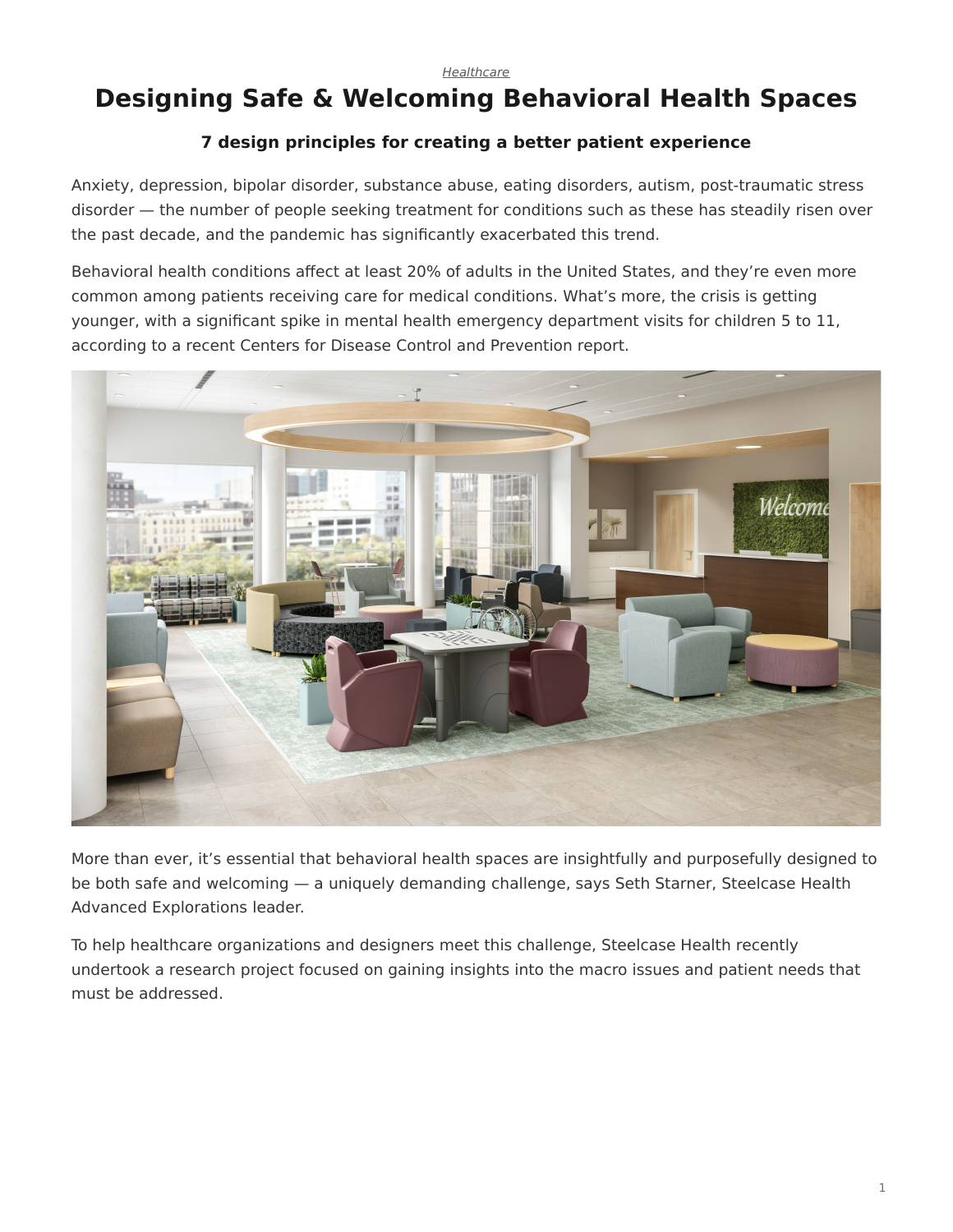"Behavioral health patients are seeking care at a very vulnerable time in their lives, and our research confirmed that there's a powerful link between emotions, mental states, behaviors and the built environment," says Starner. "Thoughtful and well-informed design can have a profound impact on patient experiences and outcomes."

## **Complex Needs & Requirements**

While certain behavioral health services such as professional counseling have successfully gone virtual in recent years, it's now widely believed that people with acute conditions are better served by inpatient facilities. In hospitals, new types of units are needed to meet the rising demand for behavioral health care, including inside the emergency department. And there's now a growing trend toward caring for behavioral health patients in residential facilities.

Wherever behavioral health care is administered, the physical safety of patients and staff is a top priority. This requires an extra layer of consideration when it comes to space design and furniture selection — for instance, choosing furniture that can't be easily torn apart or weaponized.

"Of course, safety is important in any healthcare setting, but designing for behavioral health requires a totally different mode of thinking," Starner emphasizes. Different types of spaces require different levels of safety. Admission rooms, exam rooms and seclusion rooms require special consideration because they're where staff interacts with newly admitted patients who present unknown risks or may be agitated.

However, behavioral health spaces involve much more than physical safety and accessibility compliance with the America Disabilities Act. "Our research has found that physically safe environments that don't consider emotional harm aren't effective spaces," says Starner. "Patients should both be safe and feel safe."

Therapeutic design — the process of designing environments that promote psychological wellness through light, color and other sensory elements — supports physical safety by creating less stressful spaces and lowering feelings of aggression and violence.

Learn more about our new relationship with [ModuForm,](https://www.steelcase.com/brands/partners/moduform/) a behavioral health specialist whose solutions help to humanize experiences through compassion and vigilance for patient and clinician safety.

"Aesthetics and comfort can be achieved while still creating safe environments," says Starner. "Behavioral health furniture doesn't need to look unapproachable and uncomfortable. The goal is to create spaces that will help patients relax and be open to receiving treatment. A welcoming environment signals to patients that their care matters and it can help minimize any stigma about their condition by conveying a sense of respect and dignity."

Moreover, designs that improve the psychological wellbeing of patients can also benefit staff and visitors. Noise control, for instance, can reduce stress for everyone in the building.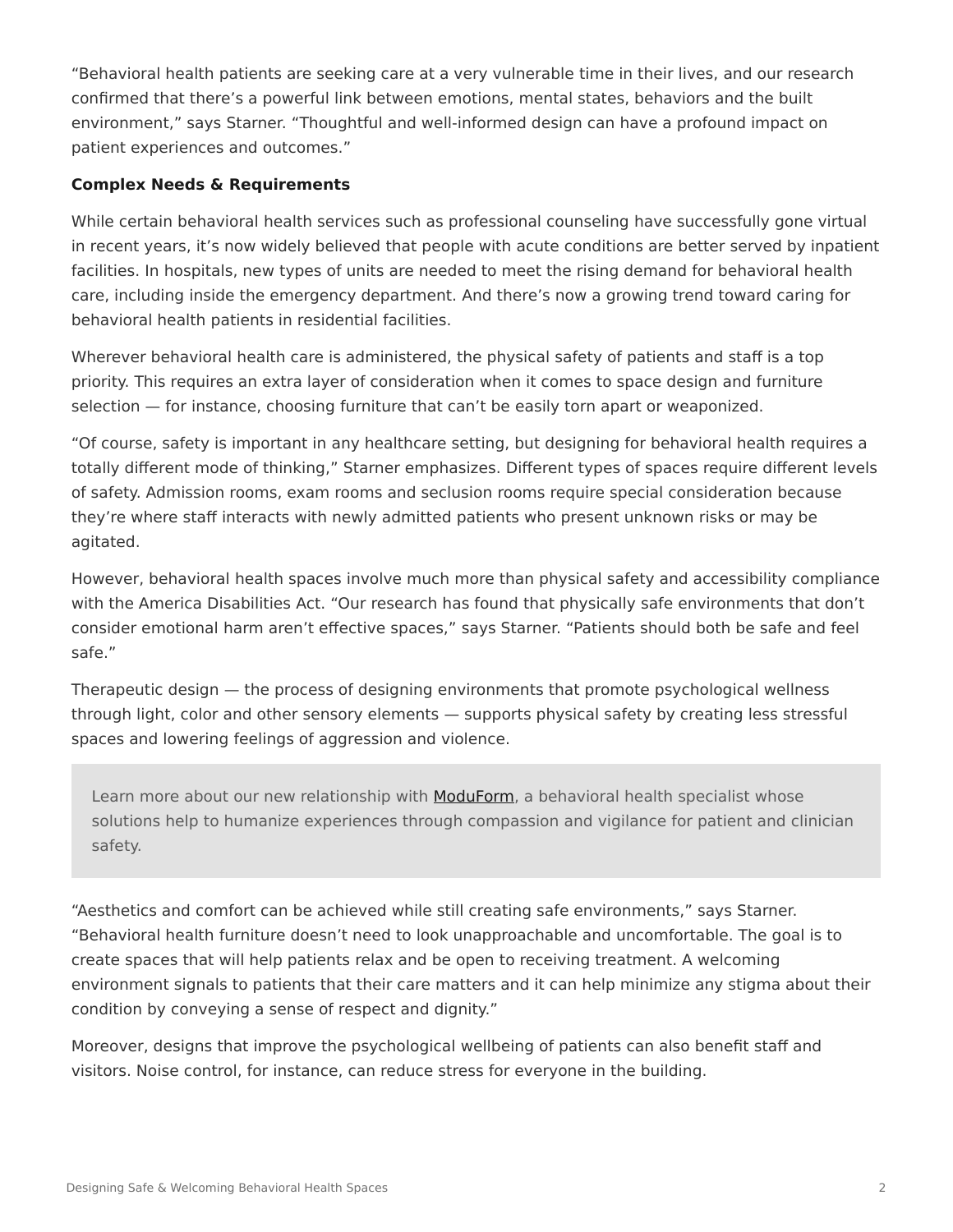## **Seven Design Principles**

To help organizations and designers create safe and welcoming behavioral health spaces, Steelcase Health synthesized their research into seven design principles that together form a multilayered strategy.



## **1. Design for physical safety**

- Identify the risk levels for each type of space and make appropriate design choices
- Incorporate clear sightlines between patients and staff
- Select appropriate furnishings that may prevent self-harm
- Consider weight, cleanability and tamper- and puncture-resistant features

## **2. Balance needs for privacy, social interaction and safety**

- Design spaces with privacy that also safeguard against self-harm
- Support the therapy of social interaction while balancing safety and needs for personal spaces in group settings

#### **3. Design a welcoming environment that supports psychological safety**

- Incorporate natural elements and biophilic materials and artwork that mimic or evoke the calming effects of nature
- Normalize the treatment experience to help restore patient dignity and self-respect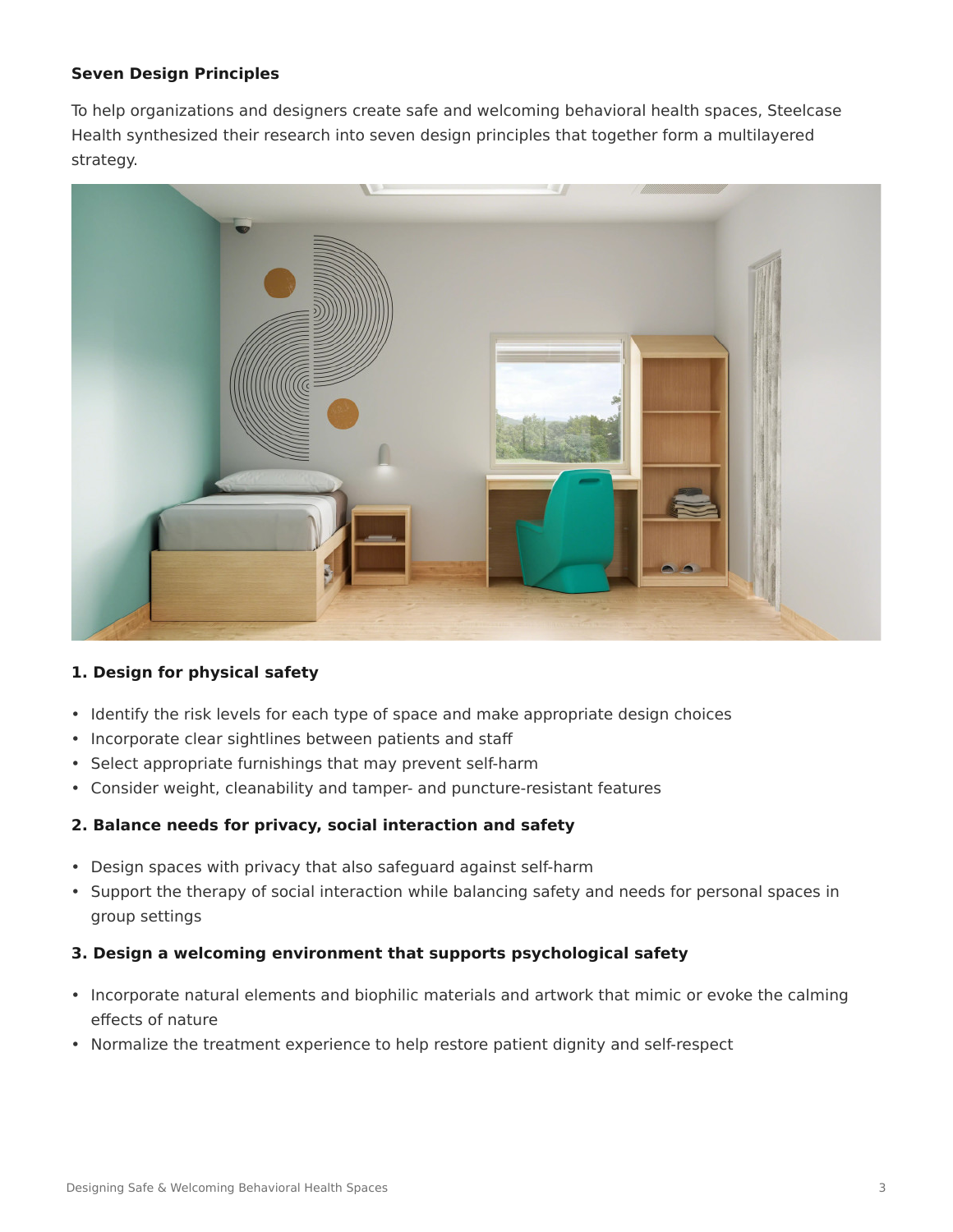

#### **4. Offer choice and control where possible**

- Incorporate options for where to sit and in what posture (e.g., upright, lounge, etc.)
- Allow patients safe control over their environment (e.g., personal selections for lighting and sound)
- Implement sensory rooms and de-escalation rooms i.e., "safe spaces" to decompress and work out anxieties

## **5. Support positive distractions**

- Embed movement into furniture (e.g., gliders, rockers, etc.)
- Provide patients with spaces to store personal items
- Incorporate soothing, tamper-resistant artwork
- Locate settings near natural light as much as possible
- Provide access to nature as appropriate (e.g., courtyards)

#### **6. Remember: One size does not fit all**

- Intentionally design for flexibility with versatile tables and modifiable furniture, or even whole rooms that can be converted to different uses
- Leveraging a universal design approach, include products that support a wide range of ages, sizes, abilities, mobilities and diagnoses

## **7. Support therapeutic interactions**

• Create spaces that help patients and caregivers relate to each other